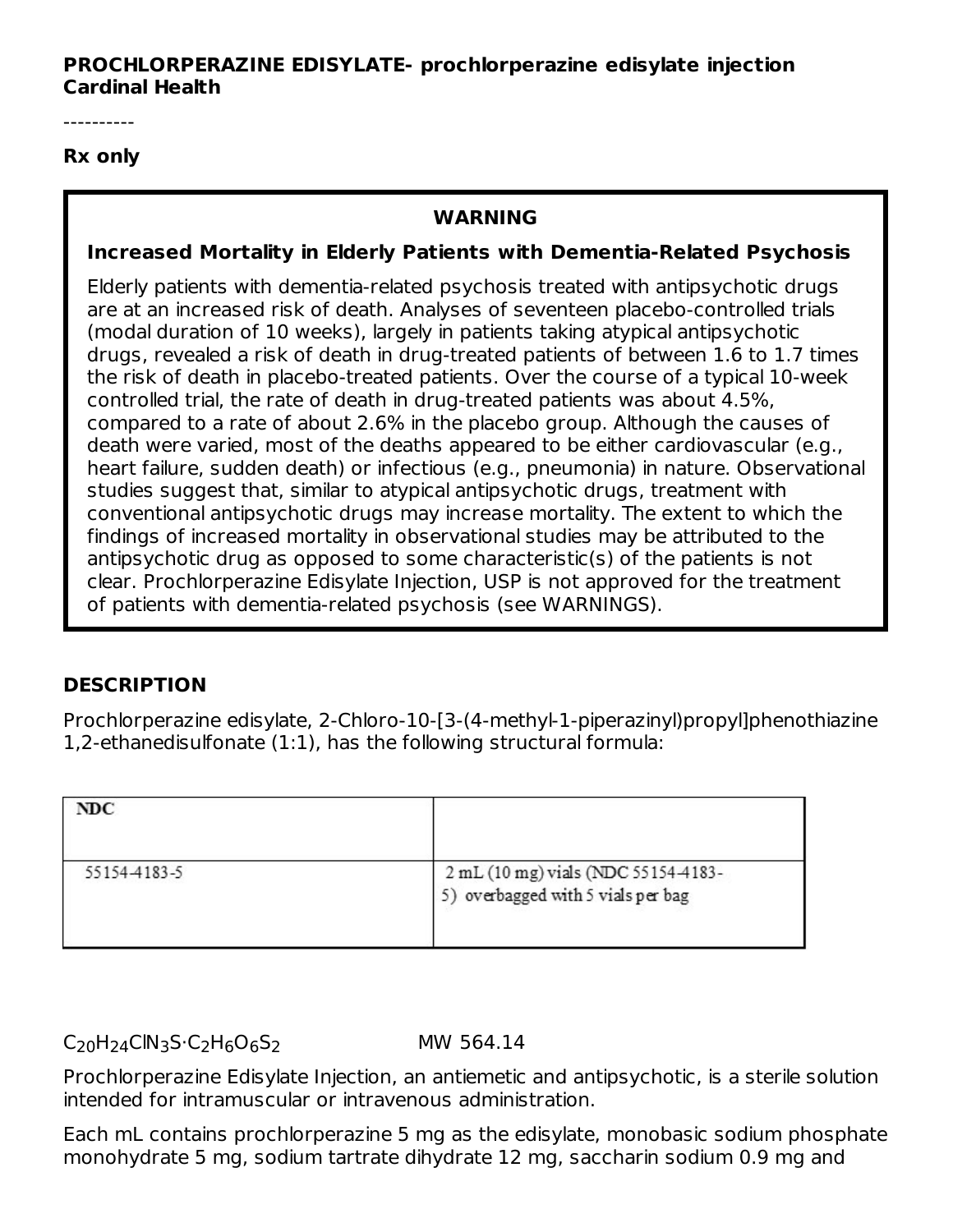benzyl alcohol 7.5 mg in Water for Injection. pH 4.2-6.2.

## **CLINICAL PHARMACOLOGY**

Prochlorperazine is a propylpiperazine derivative of phenothiazine. Like other phenothiazines, it exerts an antiemetic effect through a depressant action on the chemoreceptor trigger zone. It also has a clinically useful antipsychotic effect. Following intramuscular administration of prochlorperazine edisylate, the drug has an onset of action within ten to twenty minutes and a duration of action of three to four hours.

#### **INDICATIONS AND USAGE**

To control severe nausea and vomiting. For the treatment of schizophrenia.

Prochlorperazine has not been shown effective in the management of behavioral complications in patients with mental retardation.

## **CONTRAINDICATIONS**

Do not use in patients with known hypersensitivity to phenothiazines.

Do not use in comatose states or in the presence of large amounts of central nervous system depressants (alcohol, barbiturates, narcotics, etc.).

Do not use in pediatric surgery.

Do not use in pediatric patients under 2 years of age or under 20 lbs. Do not use in children for conditions for which dosage has not been established.

#### **WARNINGS**

#### **Increased Mortality in Elderly Patients with Dementia-Related Psychosis**

Elderly patients with dementia-related psychosis treated with antipsychotic drugs are at an increased risk of death. Prochlorperazine Edisylate Injection, USP is not approved for the treatment of patients with dementia-related psychosis (see BOXED WARNING).

**The extrapyramidal symptoms which can occur secondary to prochlorperazine may be confused with the central nervous system signs of an undiagnosed primary disease responsible for the vomiting, e.g., Reye's syndrome or other encephalopathy. The use of prochlorperazine and other potential hepatotoxins should be avoided in children and adolescents whose signs and symptoms suggest Reye's syndrome.**

#### **Tardive Dyskinesia**

Tardive dyskinesia, a syndrome consisting of potentially irreversible, involuntary, dyskinetic movements may develop in patients treated with antipsychotic drugs.Although the prevalence of the syndrome appears to be highest among the elderly, especially elderly women, it is impossible to rely upon prevalence estimates to predict, at the inception of antipsychotic drug treatment, which patients are likely to develop the syndrome. Whether antipsychotic drug products differ in their potential to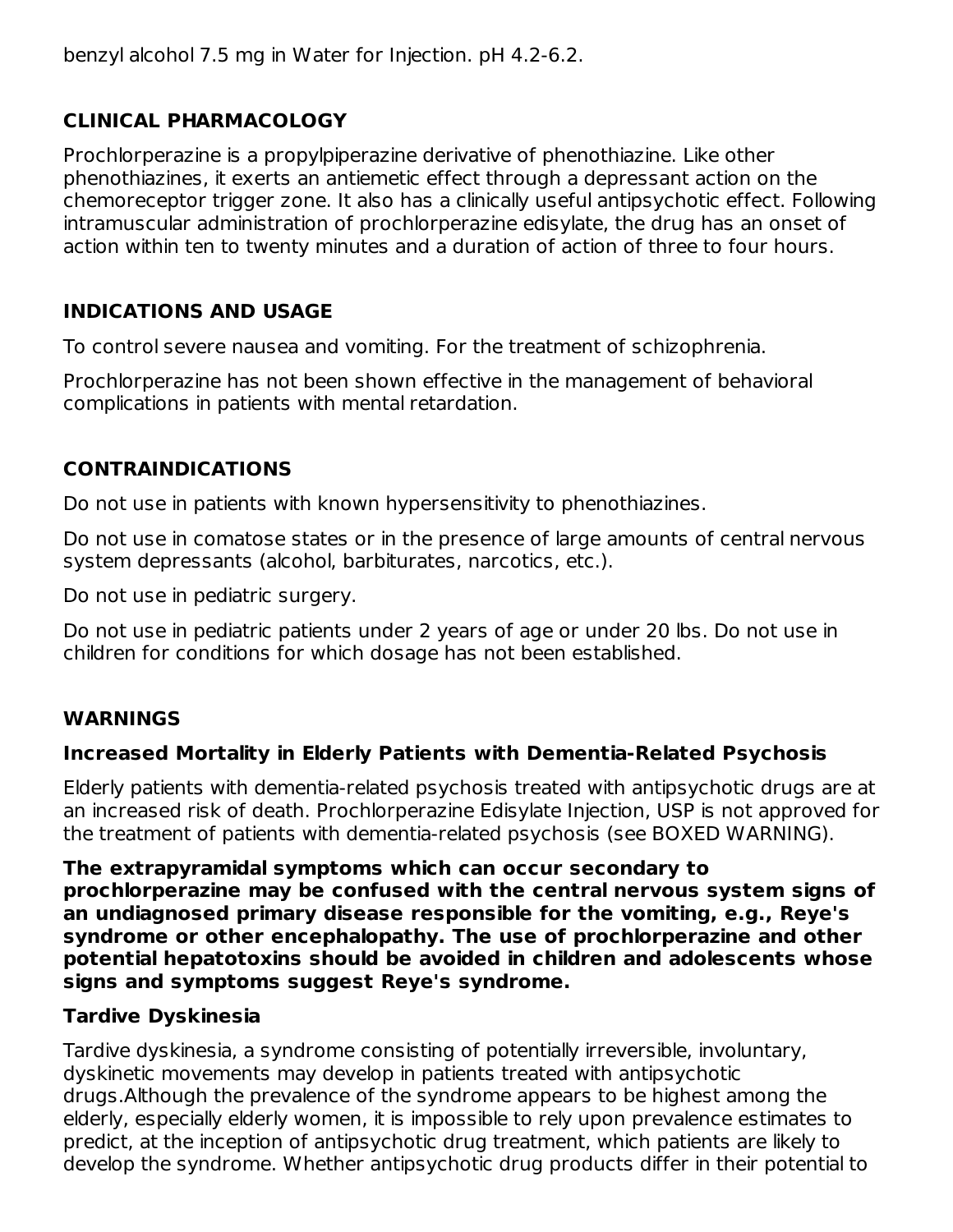cause tardive dyskinesia is unknown.

Both the risk of developing the syndrome and the likelihood that it will become irreversible are believed to increase as the duration of treatment and the total cumulative dose of antipsychotic drugs administered to the patient increase. However, the syndrome can develop, although much less commonly, after relatively brief treatment periods at low doses.

There is no known treatment for established cases of tardive dyskinesia, although the syndrome may remit, partially or completely, if antipsychotic drug treatment is withdrawn. Antipsychotic drug treatment, itself, however, may suppress (or partially suppress) the signs and symptoms of the syndrome and thereby may possibly mask the underlying disease process. The effect that symptomatic suppression has upon the long-term course of the syndrome is unknown.

Given these considerations, antipsychotic drugs should be prescribed in a manner that is most likely to minimize the occurrence of tardive dyskinesia. Chronic antipsychotic treatment should generally be reserved for patients who suffer from a chronic illness that, 1) is known to respond to antipsychotic drugs, and, 2) for whom alternative, equally effective, but potentially less harmful treatments are not available or appropriate. In patients who do require chronic treatment, the smallest dose and the shortest duration of treatment producing a satisfactory clinical response should be sought. The need for continued treatment should be reassessed periodically.

If signs and symptoms of tardive dyskinesia appear in a patient on antipsychotics, drug discontinuation should be considered. However, some patients may require treatment despite the presence of the syndrome.

For further information about the description of tardive dyskinesia and its clinical detection, please refer to the sections on PRECAUTIONS and ADVERSE REACTIONS.

#### **Neuroleptic Malignant Syndrome (NMS)**

A potentially fatal symptom complex sometimes referred to as Neuroleptic Malignant Syndrome (NMS) has been reported in association with antipsychotic drugs. Clinical manifestations of NMS are hyperpyrexia, muscle rigidity, altered mental status and evidence of autonomic instability (irregular pulse or blood pressure, tachycardia, diaphoresis and cardiac dysrhythmias).

The diagnostic evaluation of patients with this syndrome is complicated. In arriving at a diagnosis, it is important to identify cases where the clinical presentation includes both serious medical illness (e.g., pneumonia, systemic infection, etc.) and untreated or inadequately treated extrapyramidal signs and symptoms (EPS).Other important considerations in the differential diagnosis include central anticholinergic toxicity, heat stroke, drug fever and primary central nervous system (CNS) pathology.

The management of NMS should include 1) immediate discontinuation of antipsychotic drugs and other drugs not essential to concurrent therapy, 2) intensive symptomatic treatment and medical monitoring and 3) treatment of any concomitant serious medical problems for which specific treatments are available. There is no general agreement about specific pharmacological treatment regimens for uncomplicated NMS.

If a patient requires antipsychotic drug treatment after recovery from NMS, the potential reintroduction of drug therapy should be carefully considered. The patient should be carefully monitored, since recurrences of NMS have been reported.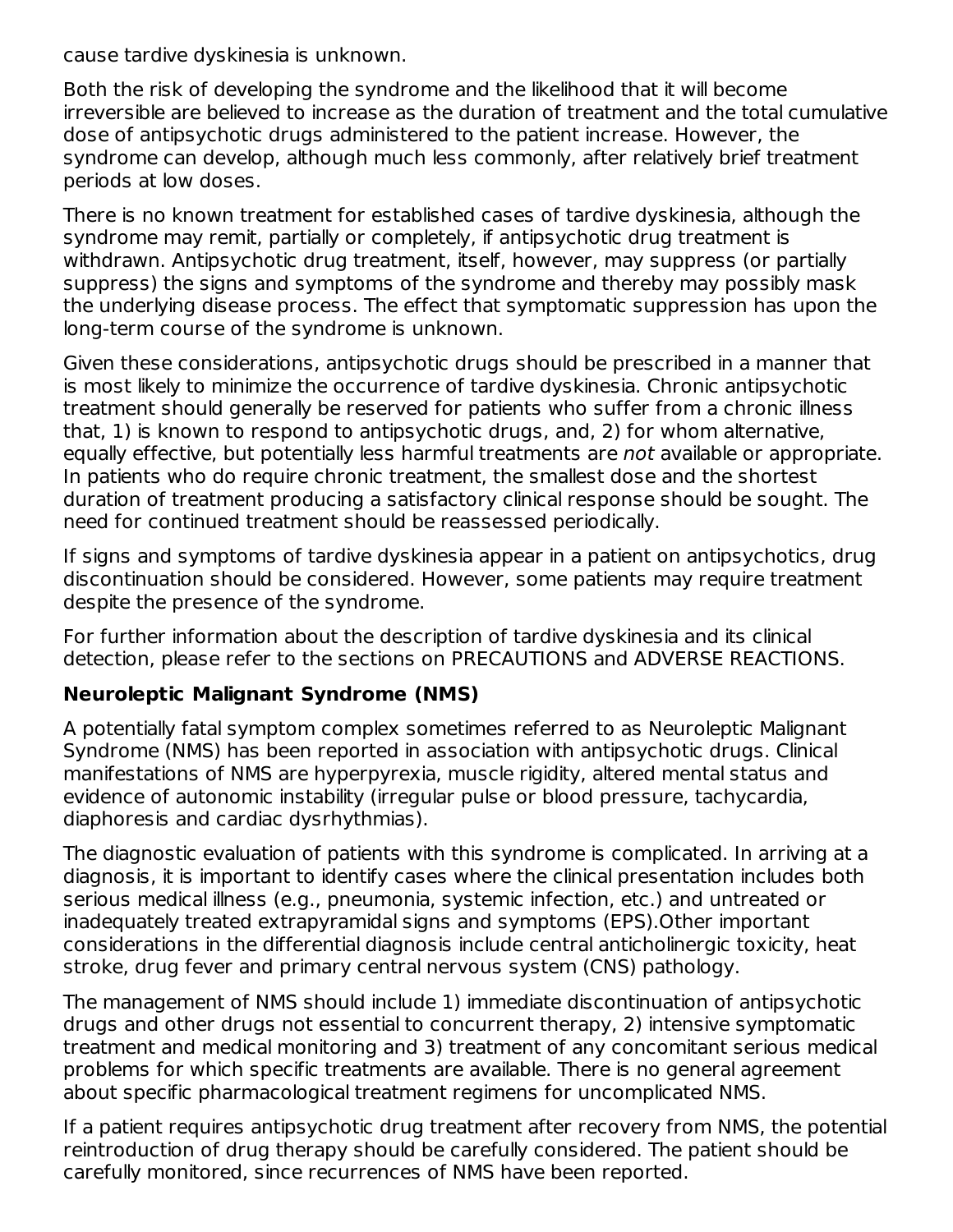#### **Falls**

Prochlorperazine Edisylate Injection USP may cause somnolence, postural hypotension, motor and sensory instability, which may lead to falls and, consequently, fractures or other injuries. For patients with diseases, conditions, or medications that could exacerbate these effects, complete fall risk assessments when initiating antipsychotic treatment and recurrently for patients on long-term antipsychotic therapy.

# **General**

An encephalopathic syndrome (characterized by weakness, lethargy, fever, tremulousness and confusion, extrapyramidal symptoms, leukocytosis, elevated serum enzymes, BUN and FBS) has occurred in a few patients treated with lithium plus an antipsychotic. In some instances, the syndrome was followed by irreversible brain damage. Because of a possible causal relationship between these events and the concomitant administration of lithium and antipsychotics, patients receiving such combined therapy should be monitored closely for early evidence of neurologic toxicity and treatment discontinued promptly if such signs appear. This encephalopathic syndrome may be similar to or the same as neuroleptic malignant syndrome (NMS).

Patients with bone marrow depression or who have previously demonstrated a hypersensitivity reaction (e.g., blood dyscrasias, jaundice) with a phenothiazine should not receive any phenothiazine, including prochlorperazine, unless in the judgment of the physician the potential benefits of treatment outweigh the possible hazards.

Prochlorperazine may impair mental and/or physical abilities, especially during the first few days of therapy. Therefore, caution patients about activities requiring alertness (e.g., operating vehicles or machinery).

Phenothiazines may intensify or prolong the action of central nervous system depressants (e.g., alcohol, anesthetics, narcotics).

# **Pregnancy**

# **NON-TERATOGENIC EFFECTS**

**Neonates exposed to antipsychotic drugs, during the third trimester of pregnancy are at risk for extrapyramidal and/or withdrawal symptoms following delivery. There have been reports of agitation, hypertonia, hypotonia, tremor, somnolence, respiratory distress and feeding disorder in these neonates. These complications have varied in severity; while in some cases symptoms have been self-limited, in other cases neonates have required intensive care unit support and prolonged hospitalization.**

Prochlorperazine Edisylate should be used during pregnancy only if the potential benefit justifies the potential risk to the fetus.

# **Usage in Pregnancy**

Safety for the use of prochlorperazine during pregnancy has not been established. Therefore, prochlorperazine is not recommended for use in pregnant patients except in cases of severe nausea and vomiting that are so serious and intractable that, in the judgment of the physician, drug intervention is required and potential benefits outweigh possible hazards.

There have been reported instances of prolonged jaundice, extrapyramidal signs,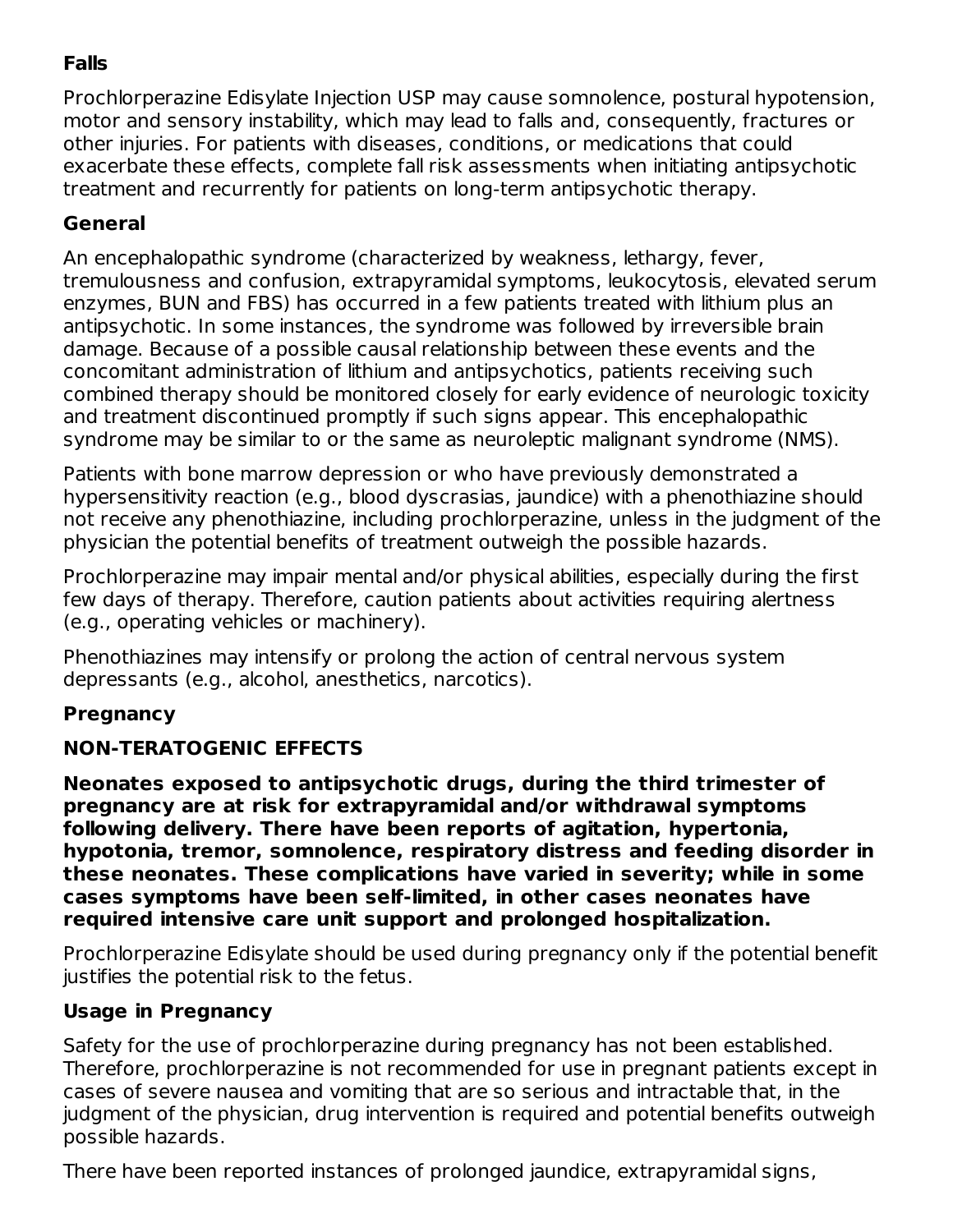hyperreflexia or hyporeflexia in newborn infants whose mothers received phenothiazines.

#### **Nursing Mothers**

There is evidence that phenothiazines are excreted in the breast milk of nursing mothers. Caution should be exercised when prochlorperazine is administered to a nursing woman.

## **PRECAUTIONS**

## **Leukopenia, Neutropenia and Agranulocytosis**

In clinical trial and postmarketing experience, events of leukopenia/neutropenia and agranulocytosis have been reported temporally related to antipsychotic agents.

Possible risk factors for leukopenia/neutropenia include preexisting low white blood cell count (WBC) and history of drug induced leukopenia/neutropenia. Patients with a preexisting low WBC or a history of drug induced leukopenia/neutropenia should have their complete blood count (CBC) monitored frequently during the first few months of therapy and should discontinue Prochlorperazine Edisylate Injection USP at the first sign of a decline in WBC in the absence of other causative factors.

Patients with neutropenia should be carefully monitored for fever or other symptoms or signs of infection and treated promptly if such symptoms or signs occur. Patients with severe neutropenia (absolute neutrophil count <1000/mm<sup>3</sup>) should discontinue Prochlorperazine Edisylate Injection USP and have their WBC followed until recovery.

Prochlorperazine's antiemetic action may mask signs and symptoms of overdosage of other drugs and may obscure the diagnosis and treatment of other conditions such as intestinal obstruction, brain tumor and Reye's syndrome (see WARNINGS).

When prochlorperazine is used with cancer chemotherapeutic drugs, vomiting as a sign of toxicity of these agents may be obscured by the antiemetic effect of prochlorperazine.

Because hypotension may occur, large doses and parenteral administration should be used cautiously in patients with impaired cardiovascular systems. To minimize the occurrence of hypotension after injection, keep patient lying down and observe for at least 1/2 hour. If hypotension occurs after parenteral dosing, place patient in head-low position with legs raised. If a vasoconstrictor is required, norepinephrine and phenylephrine are suitable. Other pressor agents, including epinephrine, should not be used because they may cause a paradoxical further lowering of blood pressure.

Aspiration of vomitus has occurred in a few postsurgical patients who have received prochlorperazine as an antiemetic. Although no causal relationship has been established, this possibility should be borne in mind during surgical aftercare.

Deep sleep, from which patients can be aroused, and coma have been reported, usually with overdosage.

Antipsychotic drugs elevate prolactin levels; the elevation persists during chronic administration. Tissue culture experiments indicate that approximately one-third of human breast cancers are prolactin-dependent *in vitro*, a factor of potential importance if the prescription of these drugs is contemplated in a patient with a previously detected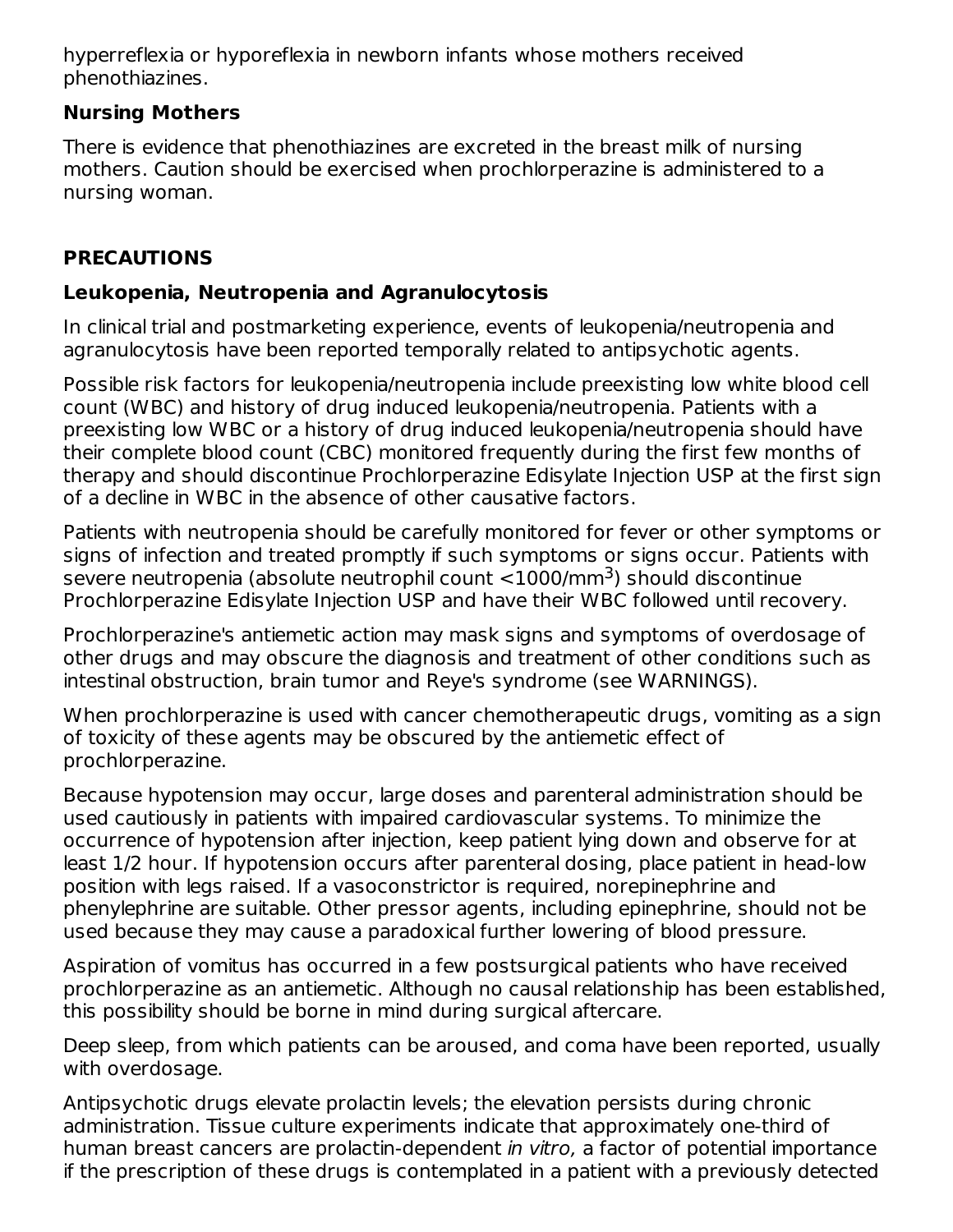breast cancer. Although disturbances such as galactorrhea, amenorrhea, gynecomastia, and impotence have been reported, the clinical significance of elevated serum prolactin levels is unknown for most patients. An increase in mammary neoplasms has been found in rodents after chronic administration of antipsychotic drugs. Neither clinical studies nor epidemiologic studies conducted to date, however, have shown an association between chronic administration of these drugs and mammary tumorigenesis; the available evidence is considered too limited to be conclusive at this time.

Chromosomal aberrations in spermatocytes and abnormal sperm have been demonstrated in rodents tested with certain antipsychotics.

As with all drugs which exert an anticholinergic effect, and/or cause mydriasis, prochlorperazine should be used with caution in patients with glaucoma.

Because phenothiazines may interfere with thermoregulatory mechanisms, use with caution in persons who will be exposed to extreme heat.

Phenothiazines can diminish the effect of oral anticoagulants.

Phenothiazines can produce alpha-adrenergic blockade.

Thiazide diuretics may accentuate the orthostatic hypotension that may occur with phenothiazines.

Antihypertensive effects of guanethidine and related compounds may be counteracted when phenothiazines are used concomitantly.

Concomitant administration of propranolol with phenothiazines results in increased plasma levels of both drugs.

Phenothiazines may lower the convulsive threshold; dosage adjustments of anticonvulsants may be necessary. Potentiation of anticonvulsant effects does not occur.

However, it has been reported that phenothiazines may interfere with the metabolism of phenytoin and thus precipitate phenytoin toxicity.

The presence of phenothiazines may produce false-positive phenylketonuria (PKU) test results.

## **Long-Term Therapy**

Given the likelihood that some patients exposed chronically to antipsychotics will develop tardive dyskinesia, it is advised that all patients in whom chronic use is contemplated be given, if possible, full information about this risk. The decision to inform patients and/or their guardians must obviously take into account the clinical circumstances and the competency of the patient to understand the information provided.

To lessen the likelihood of adverse reactions related to cumulative drug effect, patients with a history of long-term therapy with prochlorperazine and/or other antipsychotics should be evaluated periodically to decide whether the maintenance dosage could be lowered or drug therapy discontinued.

**Children with acute illnesses (e.g., chickenpox, CNS infections, measles, gastroenteritis) or dehydration seem to be much more susceptible to neuromuscular reactions, particularly dystonias, than are adults. In such**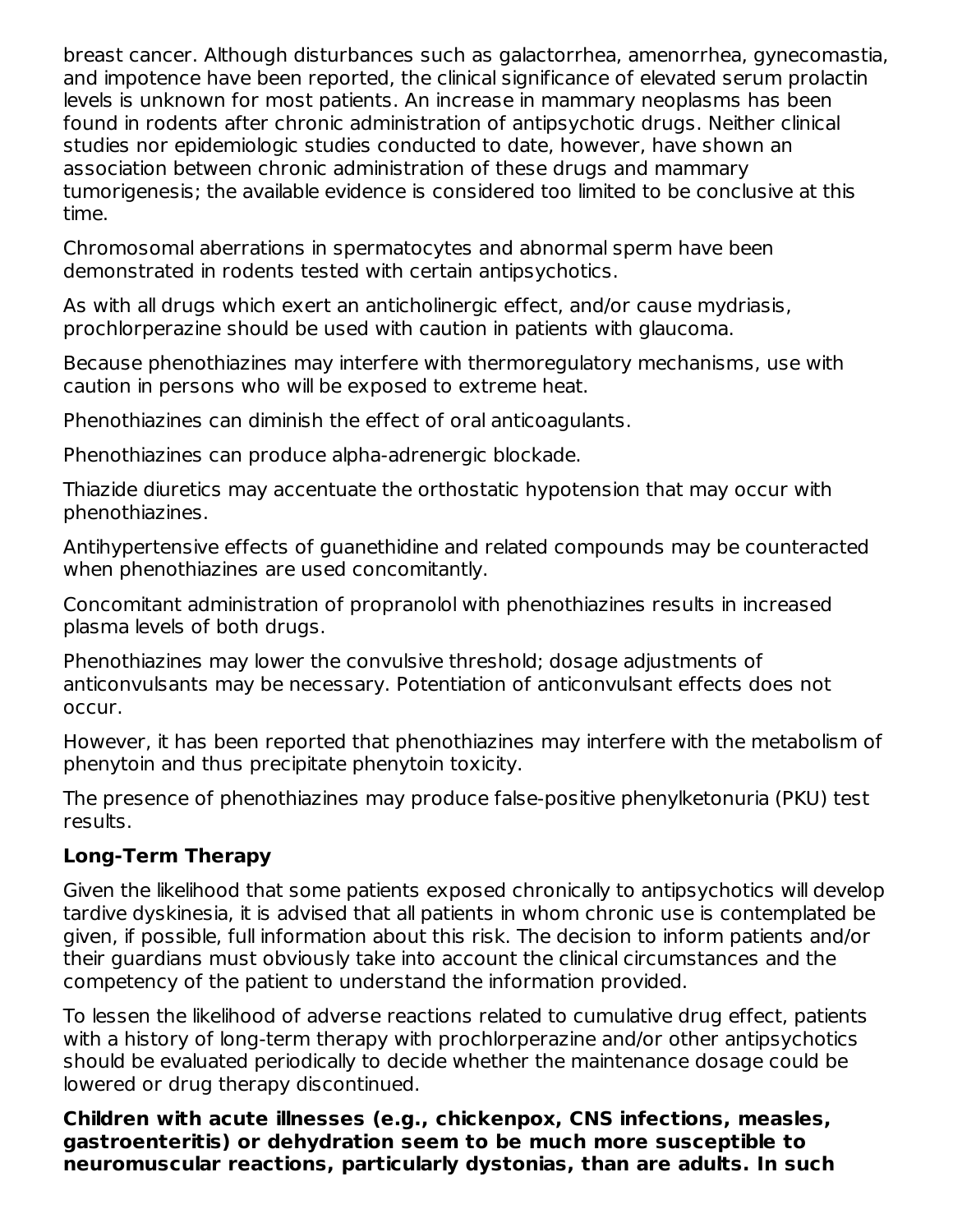## **patients, the drug should be used only under close supervision.**

Drugs which lower the seizure threshold, including phenothiazine derivatives, should not be used with metrizamide. As with other phenothiazine derivatives, prochlorperazine should be discontinued at least 48 hours before myelography, should not be resumed for at least 24 hours postprocedure, and should not be used for the control of nausea and vomiting occurring either prior to myelography with metrizamide or postprocedure.

## **Geriatric Use**

Clinical studies of prochlorperazine did not include sufficient numbers of subjects aged 65 and over to determine whether elderly subjects respond differently from younger subjects. Geriatric patients are more sensitive to the side effects of antipsychotics, including prochlorperazine. These adverse events include hypotension, anticholinergic effects (such as urinary retention, constipation, and confusion), and neuromuscular reactions (such as parkinsonism and tardive dyskinesia) (see PRECAUTIONS and ADVERSE REACTIONS). Also, postmarketing safety experience suggests that the incidence of agranulocytosis may be higher in geriatric patients compared to younger individuals who received prochlorperazine. In general, dose selection for an elderly patient should be cautious, usually starting at the low end of the dosing range, reflecting the greater frequency of decreased hepatic, renal, or cardiac function, and of concomitant disease or other drug therapy (see DOSAGE AND ADMINISTRATION).

## **ADVERSE REACTIONS**

Drowsiness, dizziness, amenorrhea, blurred vision, skin reactions and hypotension may occur. Neuroleptic Malignant Syndrome (NMS) has been reported in association with antipsychotic drugs (see WARNINGS).

Cholestatic jaundice has occurred. If fever with grippe-like symptoms occurs, appropriate liver studies should be conducted. If tests indicate an abnormality, stop treatment. There have been a few observations of fatty changes in the livers of patients who have died while receiving the drug. No causal relationship has been established.

Leukopenia and agranulocytosis have occurred. Warn patients to report the sudden appearance of sore throat or other signs of infection. If white blood cell and differential counts indicate leukocyte depression, stop treatment and start antibiotic and other suitable therapy.

## **Neuromuscular (Extrapyramidal) Reactions**

These symptoms are seen in a significant number of hospitalized mental patients. They may be characterized by motor restlessness, be of the dystonic type, or they may resemble parkinsonism.

Depending on the severity of symptoms, dosage should be reduced or discontinued. If therapy is reinstituted, it should be at a lower dosage. Should these symptoms occur in children or pregnant patients, the drug should be stopped and not reinstituted. In most cases barbiturates by suitable route of administration will suffice, or injectable diphenhydramine may be useful.

In more severe cases, the administration of an antiparkinsonism agent, except levodopa, usually produces rapid reversal of symptoms. Suitable supportive measures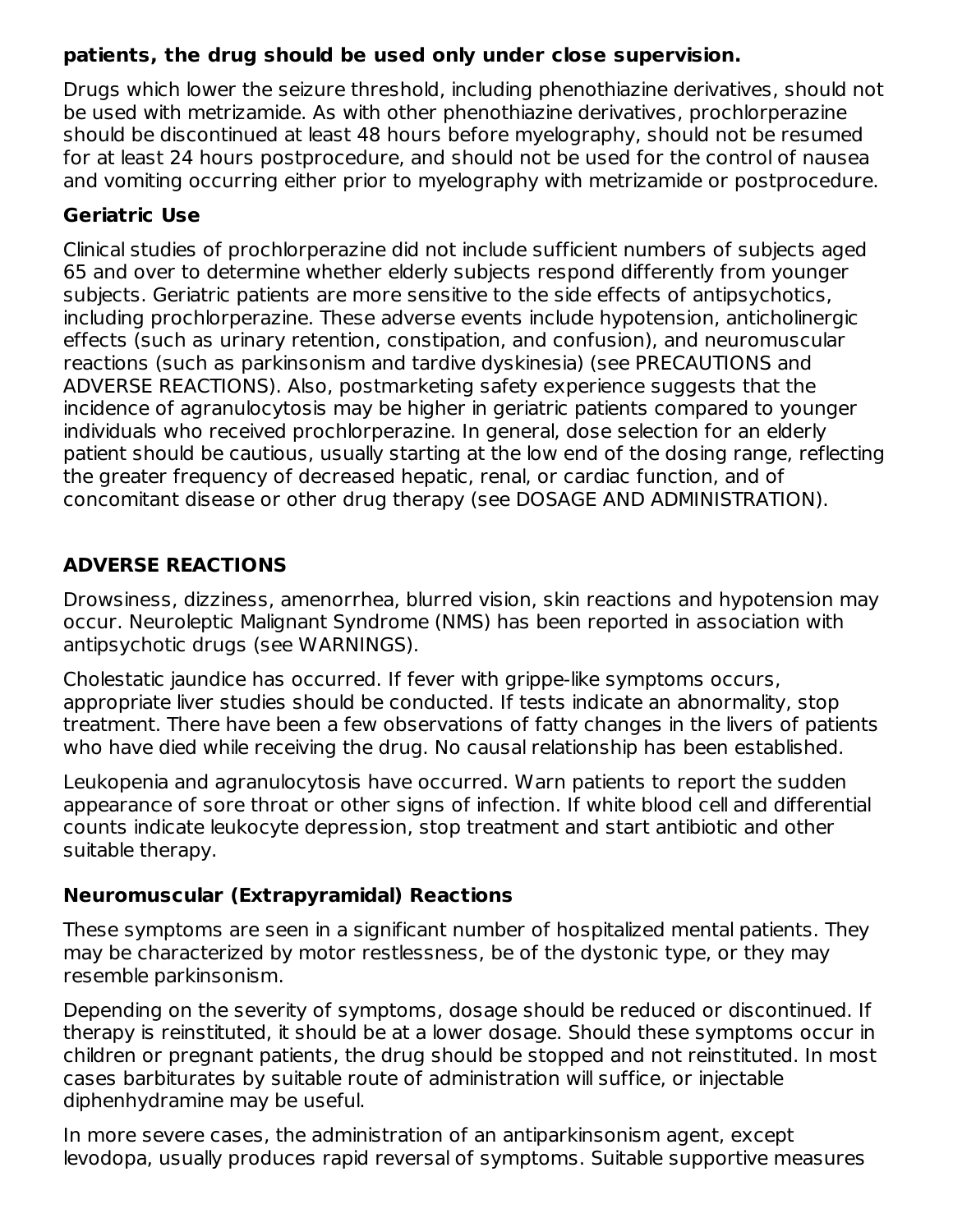such as maintaining a clear airway and adequate hydration should be employed.

## **Motor Restlessness**

Symptoms may include agitation or jitteriness and sometimes insomnia. These symptoms often disappear spontaneously. At times these symptoms may be similar to the original neurotic or psychotic symptoms. Dosage should not be increased until these side effects have subsided.

If these symptoms become too troublesome, they can usually be controlled by a reduction of dosage or change of drug. Treatment with antiparkinsonian agents, benzodiazepines or propranolol may be helpful.

## **Dystonia**

Class effect: Symptoms of dystonia, prolonged abnormal contractions of muscle groups, may occur in susceptible individuals during the first few days of treatment. Dystonic symptoms include: spasm of the neck muscles, sometimes progressing to tightness of the throat, swallowing difficulty, difficulty breathing, and/or protrusion of the tongue. While these symptoms can occur at low doses, they occur more frequently and with greater severity with high potency and at higher doses of first generation antipsychotic drugs. An elevated risk of acute dystonia is observed in males and younger age groups.

## **Pseudoparkinsonism**

Symptoms may include mask-like facies, drooling, tremors, pillrolling motion, cogwheel rigidity, and shuffling gait. Reassurance and sedation are important. In most cases, these symptoms are readily controlled when an antiparkinsonism agent is administered concomitantly. Antiparkinsonism agents should be used only when required. Generally, therapy of a few weeks to two or three months will suffice. After this time, patients should be evaluated to determine their need for continued treatment. (Note: Levodopa has not been found effective in pseudoparkinsonism.) Occasionally, it is necessary to lower the dosage of prochlorperazine or to discontinue the drug.

# **Tardive Dyskinesia**

As with all antipsychotic agents, tardive dyskinesia may appear in some patients on longterm therapy or may appear after drug therapy has been discontinued. The syndrome can also develop, although much less frequently, after relatively brief treatment periods at low doses. This syndrome appears in all age groups. Although its prevalence appears to be highest among elderly patients, especially elderly women, it is impossible to rely upon prevalence estimates to predict at the inception of antipsychotic treatment which patients are likely to develop the syndrome. The symptoms are persistent and in some patients appear to be irreversible. The syndrome is characterized by rhythmical involuntary movements of the tongue, face, mouth or jaw (e.g., protrusion of tongue, puffing of cheeks, puckering of mouth, chewing movements). Sometimes these may be accompanied by involuntary movements of extremities. In rare instances, these involuntary movements of the extremities are the only manifestations of tardive dyskinesia. A variant of tardive dyskinesia, tardive dystonia, has also been described.

There is no known effective treatment for tardive dyskinesia; antiparkinsonism agents do not alleviate the symptoms of this syndrome. It is suggested that all antipsychotic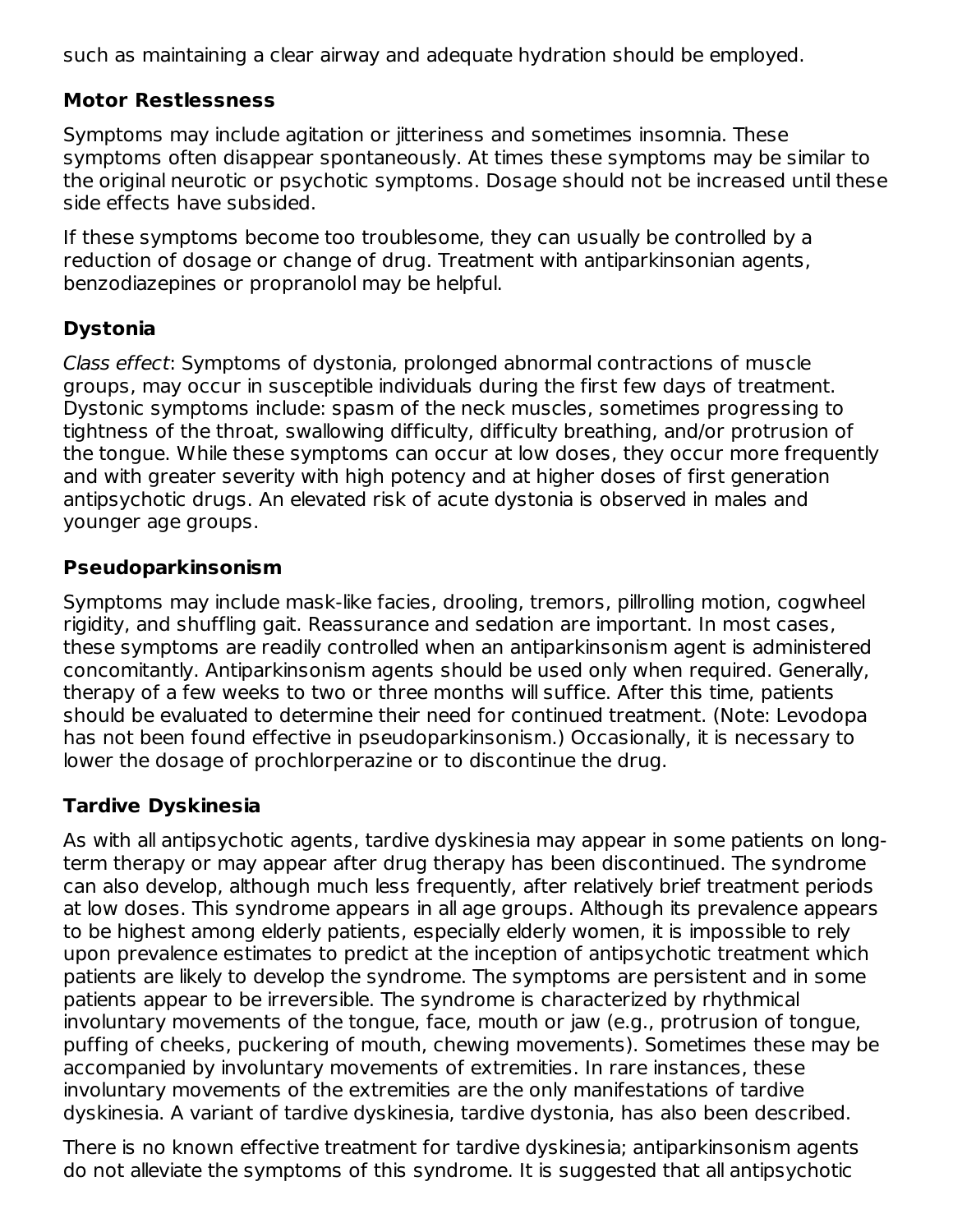agents be discontinued if these symptoms appear. Should it be necessary to reinstitute treatment or increase the dosage of the agent or switch to a different antipsychotic agent, the syndrome may be masked.

It has been reported that fine vermicular movements of the tongue may be an early sign of the syndrome, and if the medication is stopped at that time, the syndrome may not develop.

## **Contact Dermatitis**

Avoid getting the injection solution on hands or clothing because of the possibility of contact dermatitis.

#### **Adverse Reactions Reported with Prochlorperazine or Other Phenothiazine Derivatives**

Adverse reactions with different phenothiazines vary in type, frequency, and the mechanism of occurrence, i.e., some are dose-related, while others involve individual patient sensitivity.

Some adverse reactions may be more likely to occur, or occur with greater intensity, in patients with special medical problems, e.g., patients with mitral insufficiency or pheochromocytoma have experienced severe hypotension following recommended doses of certain phenothiazines.

Not all of the following adverse reactions have been observed with every phenothiazine derivative but they have been reported with one or more and should be borne in mind when drugs of this class are administered: extrapyramidal symptoms (opisthotonos, oculogyric crisis, hyperreflexia, dystonias, akathisia, dyskinesia, parkinsonism), some of which have lasted months and even years, particularly in elderly patients with previous brain damage; grand mal and petit mal convulsions, particularly in patients with EEG abnormalities or history of such disorders; altered cerebrospinal fluid proteins; cerebral edema; intensification and prolongation of the action of central nervous system depressants (opiates, analgesics, antihistamines, barbiturates, alcohol), atropine, heat, organophosphorus insecticides; autonomic reactions (dryness of mouth, nasal congestion, headache, nausea, constipation, obstipation, adynamic ileus, ejaculatory disorders/impotence, priapism, atonic colon, urinary retention, miosis and mydriasis); reactivation of psychotic processes, catatonic-like states; hypotension (sometimes fatal); cardiac arrest; blood dyscrasias (pancytopenia, thrombocytopenic purpura, leukopenia, agranulocytosis, eosinophilia, hemolytic anemia, aplastic anemia); liver damage (jaundice, biliary stasis); endocrine disturbances (hyperglycemia, hypoglycemia, glycosuria, lactation, galactorrhea, gynecomastia, menstrual irregularities, false-positive pregnancy tests); skin disorders (photosensitivity, itching, erythema, urticaria, eczema up to exfoliative dermatitis); other allergic reactions (asthma, laryngeal edema, angioneurotic edema, anaphylactoid reactions); peripheral edema; reversed epinephrine effect; hyperpyrexia; mild fever after large IM doses; increased appetite; increased weight; a systemic lupus erythematosus-like syndrome; pigmentary retinopathy; with prolonged administration of substantial doses, skin pigmentation, epithelial keratopathy, and lenticular and corneal deposits.

EKG changes—particularly nonspecific, usually reversible Q- and T-wave distortions have been observed in some patients receiving phenothiazines.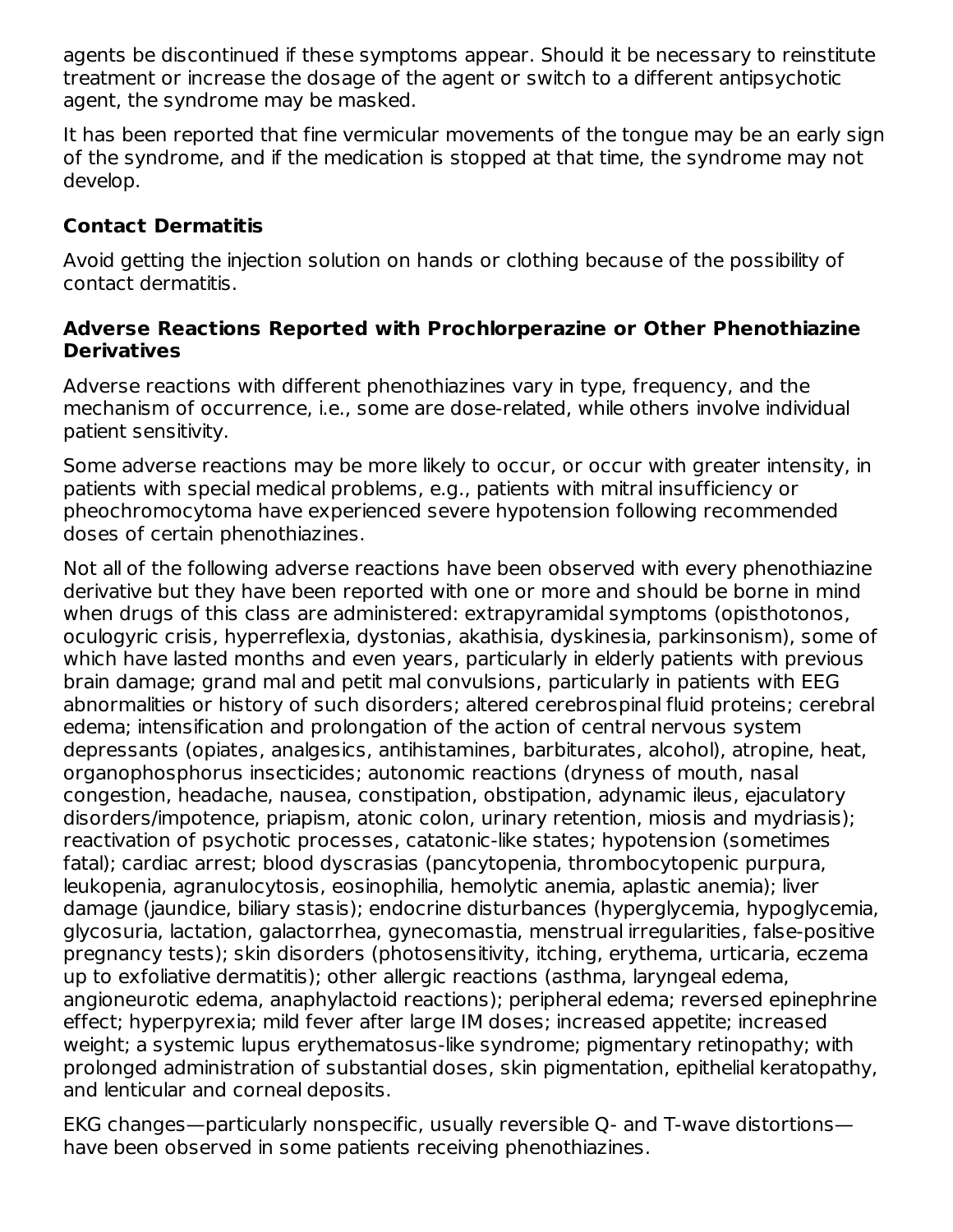Although phenothiazines cause neither psychic nor physical dependence, sudden discontinuation in long-term psychiatric patients may cause temporary symptoms, e.g., nausea and vomiting, dizziness, tremulousness.

**NOTE:** There have been occasional reports of sudden death in patients receiving phenothiazines. In some cases, the cause appeared to be cardiac arrest or asphyxia due to failure of the cough reflex.

# **OVERDOSAGE**

(See also ADVERSE REACTIONS.)

## **Symptoms**

Primarily involvement of the extrapyramidal mechanism producing some of the dystonic reactions described above. Symptoms of central nervous system depression to the point of somnolence or coma. Agitation and restlessness may also occur. Other possible manifestations include convulsions, EKG changes and cardiac arrhythmias, fever, and autonomic reactions such as hypotension, dry mouth and ileus.

#### **Treatment**

It is important to determine other medications taken by the patient since multiple drug therapy is common in overdosage situations. Treatment is essentially symptomatic and supportive. Keep patient under observation and maintain an open airway, since involvement of the extrapyramidal mechanism may produce dysphagia and respiratory difficulty in severe overdosage.

Extrapyramidal symptoms may be treated with antiparkinsonism drugs, barbiturates, or diphenhydramine. See prescribing information for these products. Care should be taken to avoid increasing respiratory depression.

If administration of a stimulant is desirable, amphetamine, dextroamphetamine, or caffeine and sodium benzoate is recommended. Stimulants that may cause convulsions (e.g., picrotoxin or pentylenetetrazol) should be avoided.

If hypotension occurs, the standard measures for managing circulatory shock should be initiated. If it is desirable to administer a vasoconstrictor, norepinephrine or phenylephrine are most suitable. Other pressor agents, including epinephrine, are not recommended, because phenothiazine derivatives may reverse the usual elevating action of these agents and cause a further lowering of blood pressure.

Limited experience indicates that phenothiazines are not dialyzable.

# **DOSAGE AND ADMINISTRATION**

**NOTE ON INJECTION:** For intramuscular administration, inject deeply into the upper, outer quadrant of the buttock.

#### **Subcutaneous administration is not advisable because of local irritation.**

#### **Stability**

This solution should be protected from light. Slight yellowish discoloration will not alter potency. If markedly discolored, solution should be discarded.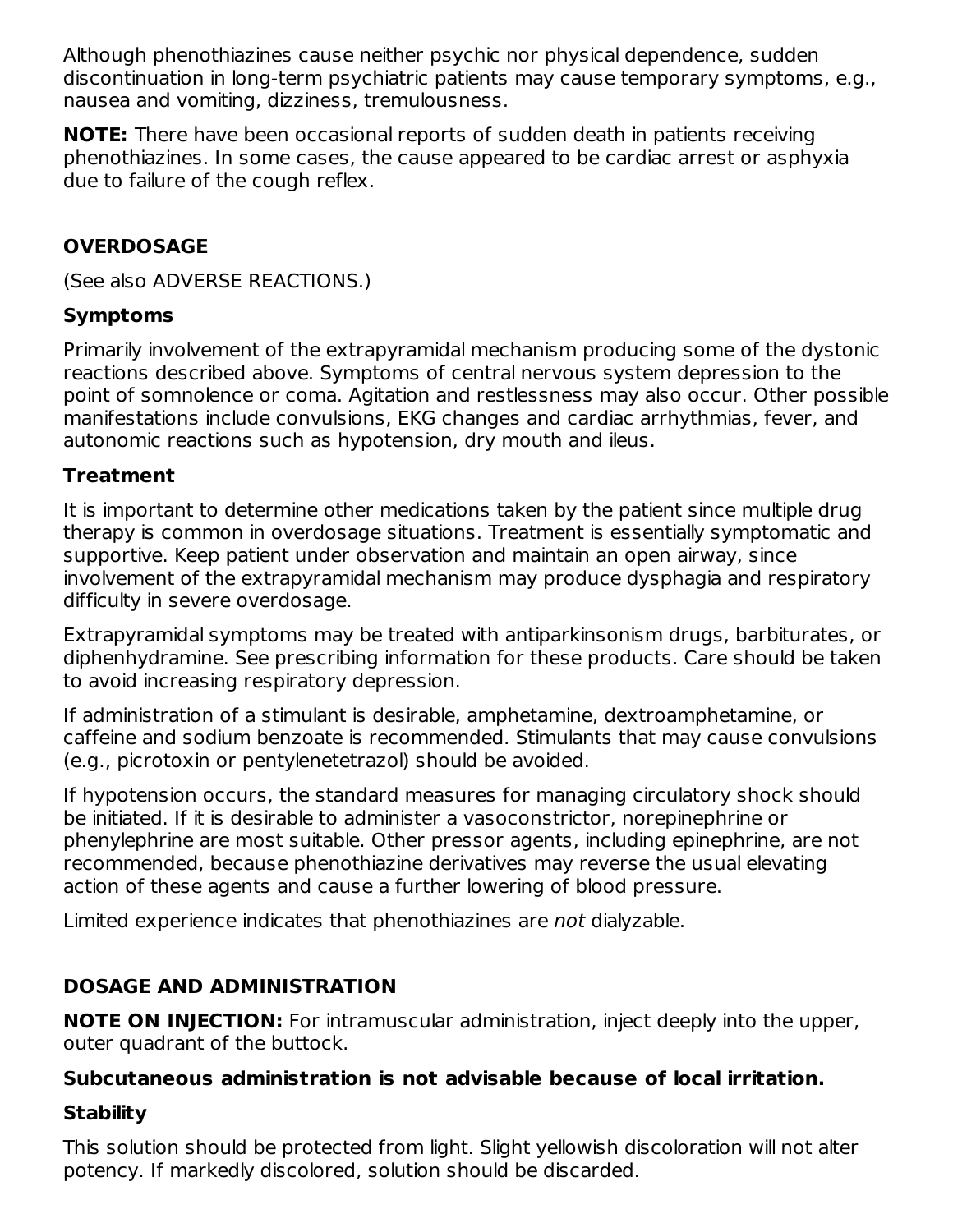## **Compatibility**

It is recommended that Prochlorperazine Edisylate Injection not be mixed with other agents in the syringe.

# **Adults**

(For children's dosage and administration, see below.) Dosage should be increased more gradually in debilitated or emaciated patients.

## ELDERLY PATIENTS

In general, dosages in the lower range are sufficient for most elderly patients. Since they appear to be more susceptible to hypotension and neuromuscular reactions, such patients should be observed closely. Dosage should be tailored to the individual, response carefully monitored, and dosage adjusted accordingly. Dosage should be increased more gradually in elderly patients.

## TO CONTROL SEVERE NAUSEA AND VOMITING

Adjust dosage to the response of the individual. Begin with lowest recommended dosage.

## IM Dosage

Initially 5 mg to 10 mg (1 to 2 mL) injected deeply into the upper, outer quadrant of the buttock. If necessary, repeat every 3 or 4 hours. Total IM dosage should not exceed 40 mg per day.

## IV Dosage

2.5 mg to 10 mg (0.5 to 2 mL) by slow IV injection or infusion at a rate not to exceed 5 mg per minute. Prochlorperazine Edisylate Injection may be administered either undiluted or diluted in isotonic solution. A single dose of the drug should not exceed 10 mg; total IV dosage should not exceed 40 mg per day. When administered IV, do not use bolus injection. Hypotension is a possibility if the drug is given by IV injection or infusion.

# **Subcutaneous administration is not advisable because of local irritation.**

# ADULT SURGERY (FOR SEVERE NAUSEA AND VOMITING)

Total parenteral dosage should not exceed 40 mg per day. Hypotension is a possibility if the drug is given by IV injection or infusion.

# IM Dosage

5 mg to 10 mg (1 to 2 mL) 1 to 2 hours before induction of anesthesia (repeat once in 30 minutes, if necessary), or to control acute symptoms during and after surgery (repeat once if necessary).

## IV Dosage

5 mg to 10 mg (1 to 2 mL) as a slow IV injection or infusion 15 to 30 minutes before induction of anesthesia, or to control acute symptoms during or after surgery. Repeat once if necessary. Prochlorperazine may be administered either undiluted or diluted in isotonic solution, but a single dose of the drug should not exceed 10 mg. The rate of administration should not exceed 5 mg per minute. When administered IV, do not use bolus injection.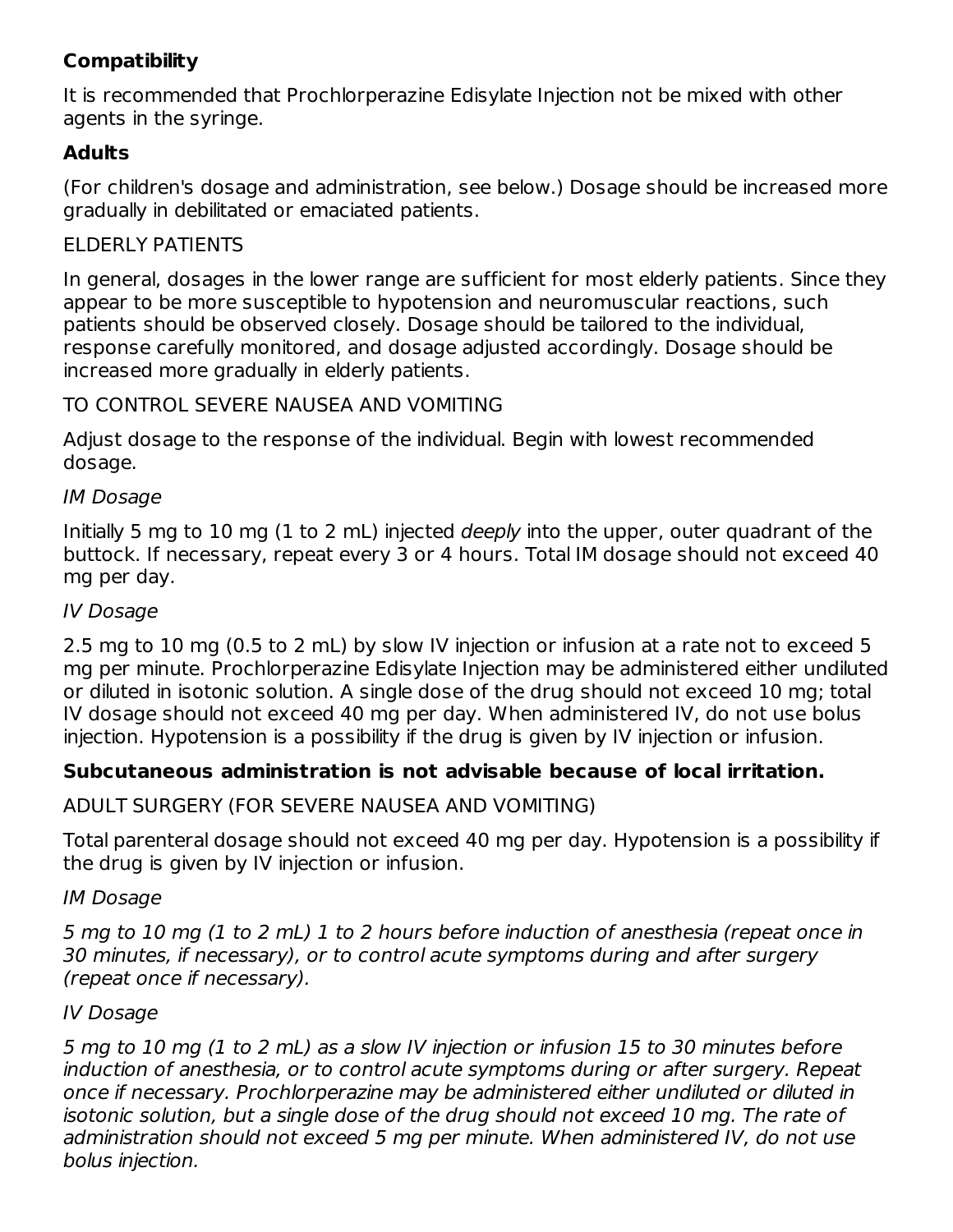#### IN ADULT PSYCHIATRIC DISORDERS

Adjust dosage to the response of the individual and according to the severity of the condition. Begin with the lowest recommended dose. Although response ordinarily is seen within a day or two, longer treatment is usually required before maximal improvement is seen.

#### IM Dosage

For immediate control of adult schizophrenic patients with severe symptomatology, inject an initial dose of 10 mg to 20 mg (2 to 4 mL) *deeply* into the upper, outer quadrant of the buttock. Many patients respond shortly after the first injection. If necessary, however, repeat the initial dose every 2 to 4 hours (or, in resistant cases, every hour) to gain control of the patient. More than 3 or 4 doses are seldom necessary. After control is achieved, switch patient to an oral form of the drug at the same dosage level or higher. If, in rare cases, parenteral therapy is needed for a prolonged period, give 10 mg to 20 mg (2 to 4 mL) every 4 to 6 hours. Pain and irritation at the site of injection have seldom occurred.

## **Subcutaneous administration is not advisable because of local irritation.**

## **Children**

# **DO NOT USE IN PEDIATRIC SURGERY**

Children seem more prone to develop extrapyramidal reactions, even on moderate doses. Therefore, use lowest effective dosage. Tell parents not to exceed prescribed dosage, since the possibility of adverse reactions increases as dosage rises.

Occasionally the patient may react to the drug with signs of restlessness and excitement; if this occurs, do not administer additional doses. Take particular precaution in administering the drug to children with acute illnesses or dehydration (see under PRECAUTIONS and Dystonia ).

## SEVERE NAUSEA AND VOMITING IN CHILDREN

Prochlorperazine should not be used in pediatric patients under 20 pounds in weight or two years of age. It should not be used in conditions for which children's dosages have not been established. Dosage and frequency of administration should be adjusted according to the severity of the symptoms and the response of the patient. The duration of activity following intramuscular administration may last up to 12 hours. Subsequent doses may be given by the same route if necessary.

#### IM Dosage

Calculate each dose on the basis of 0.06 mg of the drug per **lb** of body weight; give by deep IM injection. Control is usually obtained with one dose.

#### CHILDREN WITH SCHIZOPHRENIA

#### IM Dosage

For ages under 12, calculate each dose on the basis of 0.06 mg of prochlorperazine per **lb** of body weight; give by deep IM injection. Control is usually obtained with one dose. After control is achieved, switch the patient to an oral form of the drug at the same dosage level or higher.

## **Parenteral drug products should be inspected visually for particulate matter**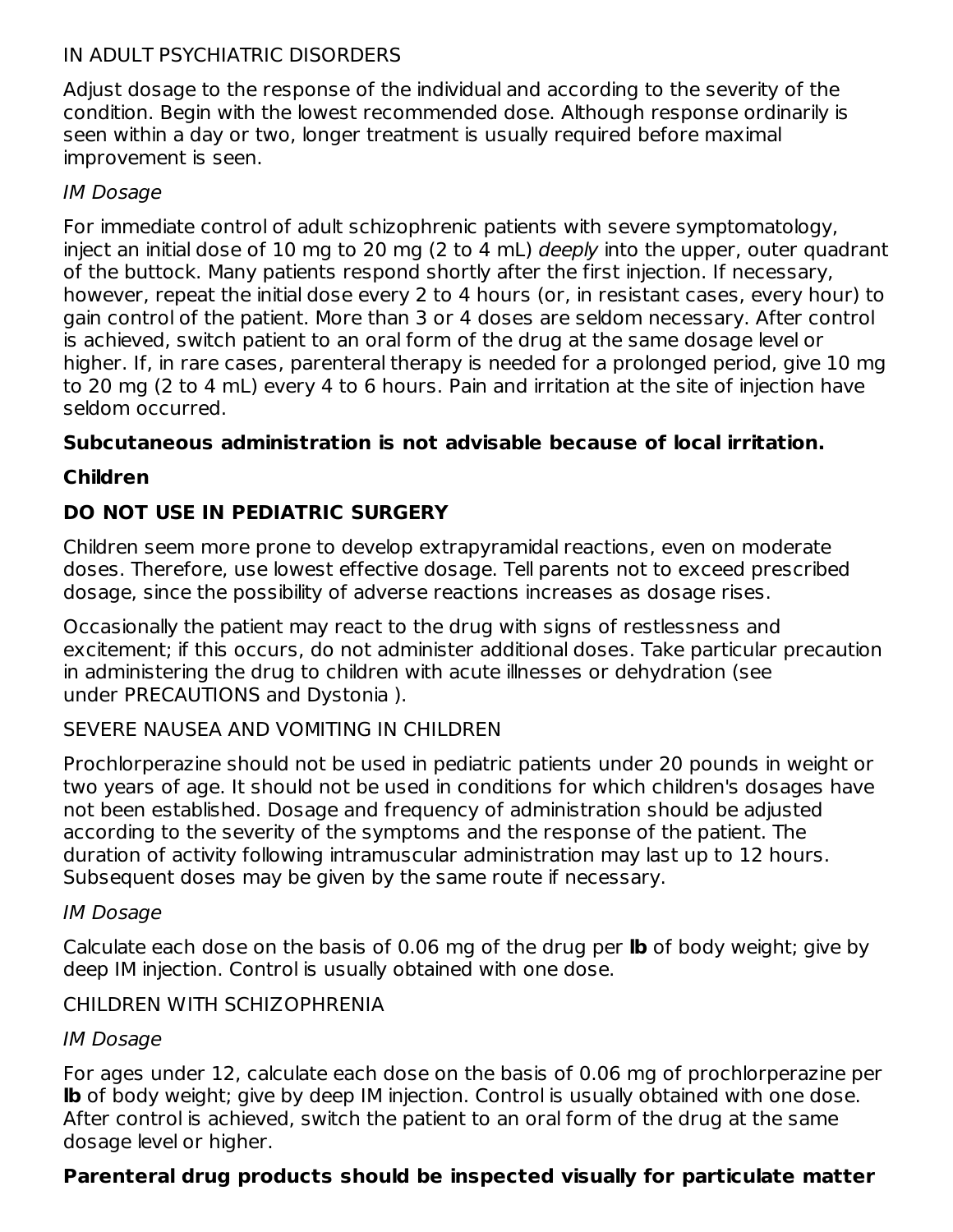**and discoloration prior to administration, whenever solution and container permit.**

#### **HOW SUPPLIED**

Prochlorperazine Edisylate Injection, USP 5 mg/mL is a colorless to slightly yellowish solution.

Prochlorperazine Edisylate Injection, USP is supplied as follows:

| <b>NDC</b>   |                                                                           |
|--------------|---------------------------------------------------------------------------|
| 55154-4183-5 | 2 mL (10 mg) vials (NDC 55154-4183-<br>5) overbagged with 5 vials per bag |

#### **Storage**

**PROTECT FROM LIGHT**. Store in the box until ready to use. Discard if markedly discolored.

#### **Store at 20**°**to 25**°**C (68**°**to 77**°**F); excursions permitted between 15**°**to 30**°**C (59**°**to 86**°**F) [see USP Controlled Room Temperature].**

Manufactured by:



## **Emcure Pharmaceuticals Ltd.,**

Sanand, Ahmedabad - 382110, India. Manufactured for:

## **Avet Pharmaceuticals Inc.**

East Brunswick, NJ 08816

1.866.901.DRUG (3784)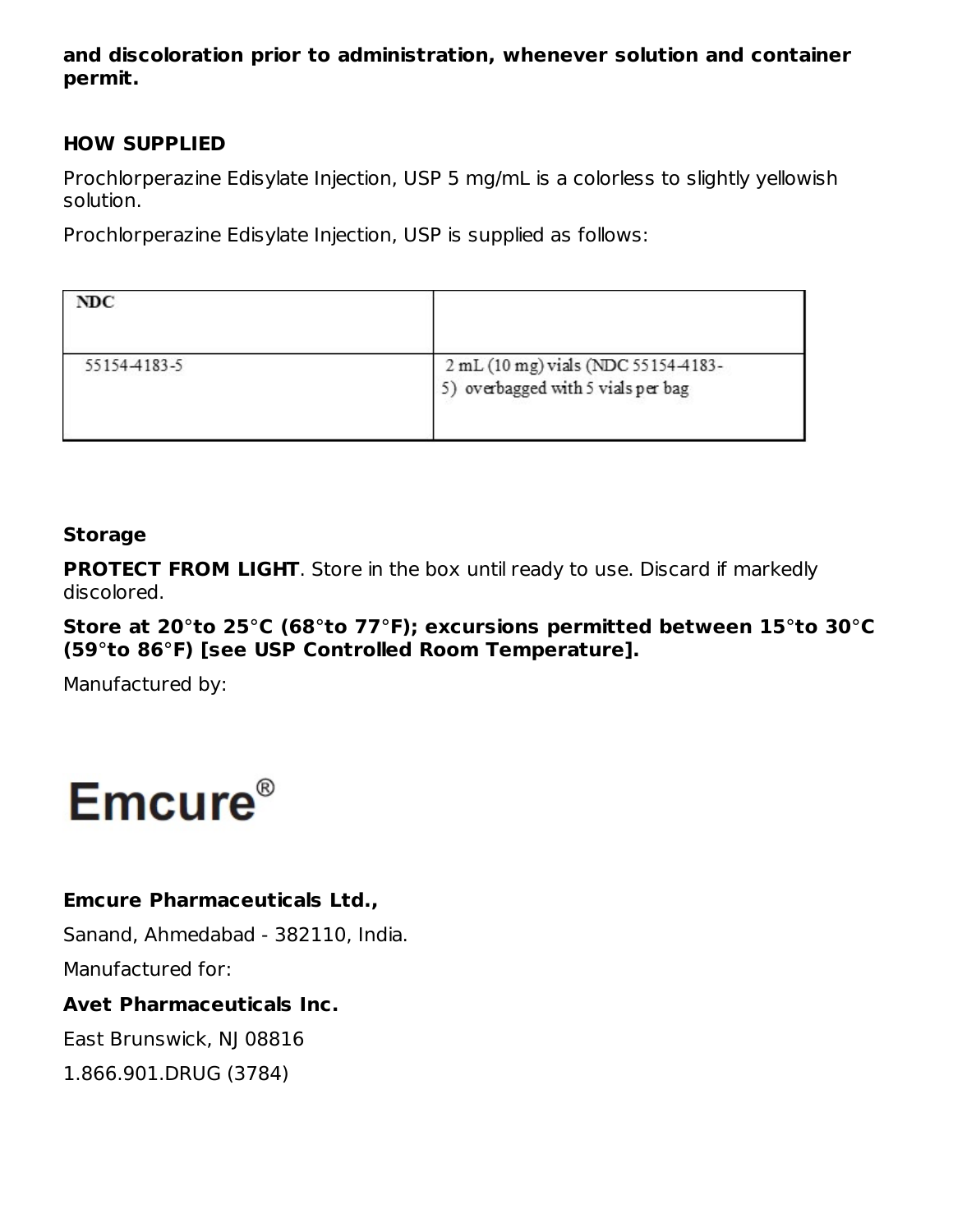

# **Distributed By: Cardinal Health**

Dublin, OH 43017

L50871430621

**Revised: 12/2020**

# **Package/Label Display Panel**

Prochlorperazine Edisylate Injection, USP 10 mg/2mL (5mg/mL) 5 x 2 mL Multiple Dose Vials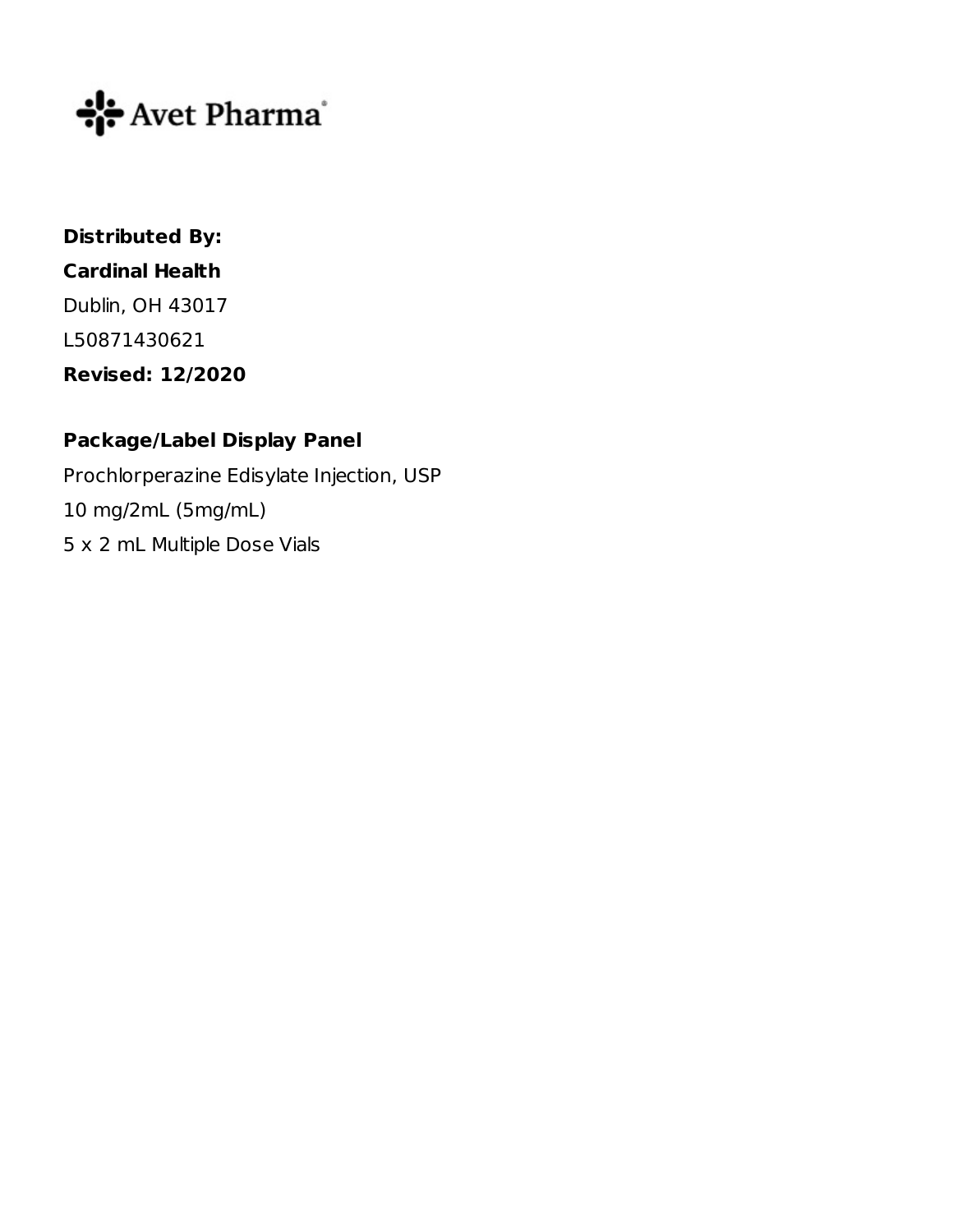

# \*X110

NDC 55154-4183-5

# PROCHLORPERAZINE EDISYLATE **INJECTION, USP** 10 mg/2 mL (5 mg/mL)

5 x 2 mL MULTIPLE-DOSE VIALS

FOR DEEP IM OR IV USE ONLY NOT FOR SUBCUTANEOUS USE

Each mL contains Prochlorperazine, USP 5 mg as the Edisylate, Monobasic Sodium Phosphate Monohydrate, USP 5 mg, Sodium Tartrate Dihydrate, NF 12 mg, Saccharin Sodium, USP 0.9 mg and Benzyl Alcohol, NF 7.5 mg in Water for Injection, USP pH 4.2-6 2.

USUAL DOSAGE: See product insert for complete prescribing information for children and adults, precautions and warnings

DO NOT USE IN PEDIATRIC SURGERY

STORAGE: Store at 20° to 25° C (68° to 77° F); excursions permitted between 15° to 30° C (59° to 86° F) [see USP Controlled Room Temperature] PROTECT FROM LIGHT Keep covered until time of use

Discard contents if markedly discolored

#### **RX ONLY**

WARNING This Unit Dose package is not child resistant and is Intended for Institutional Use Only Keep this and all drugs out of the reach of children

Manufactured by Emcure® Emcure Pharmaceuticals Ltd., Sanand, Ahmedabad - 382110, India Manufactured for Avet Pharmaceuticals Inc. East Brunswick, NJ 08816 1,866.901.DRUG (3784) Mfg.Lic.No : G/28/1655

Distributed by Cardinal Health Dublin, OH 43017 L50871430621

# **PROCHLORPERAZINE EDISYLATE**

prochlorperazine edisylate injection

| <b>Product Information</b>             |                                          |                              |                                    |                 |  |  |  |  |
|----------------------------------------|------------------------------------------|------------------------------|------------------------------------|-----------------|--|--|--|--|
| <b>Product Type</b>                    | <b>HUMAN PRESCRIPTION</b><br><b>DRUG</b> | <b>Item Code</b><br>(Source) | NDC:55154-4183(NDC:23155-<br>294)  |                 |  |  |  |  |
| <b>Route of Administration</b>         | INTRAMUS CULAR,<br><b>INTRAVENOUS</b>    |                              |                                    |                 |  |  |  |  |
|                                        |                                          |                              |                                    |                 |  |  |  |  |
| <b>Active Ingredient/Active Moiety</b> |                                          |                              |                                    |                 |  |  |  |  |
| <b>Ingredient Name</b>                 |                                          |                              | <b>Basis of</b><br><b>Strength</b> | <b>Strength</b> |  |  |  |  |